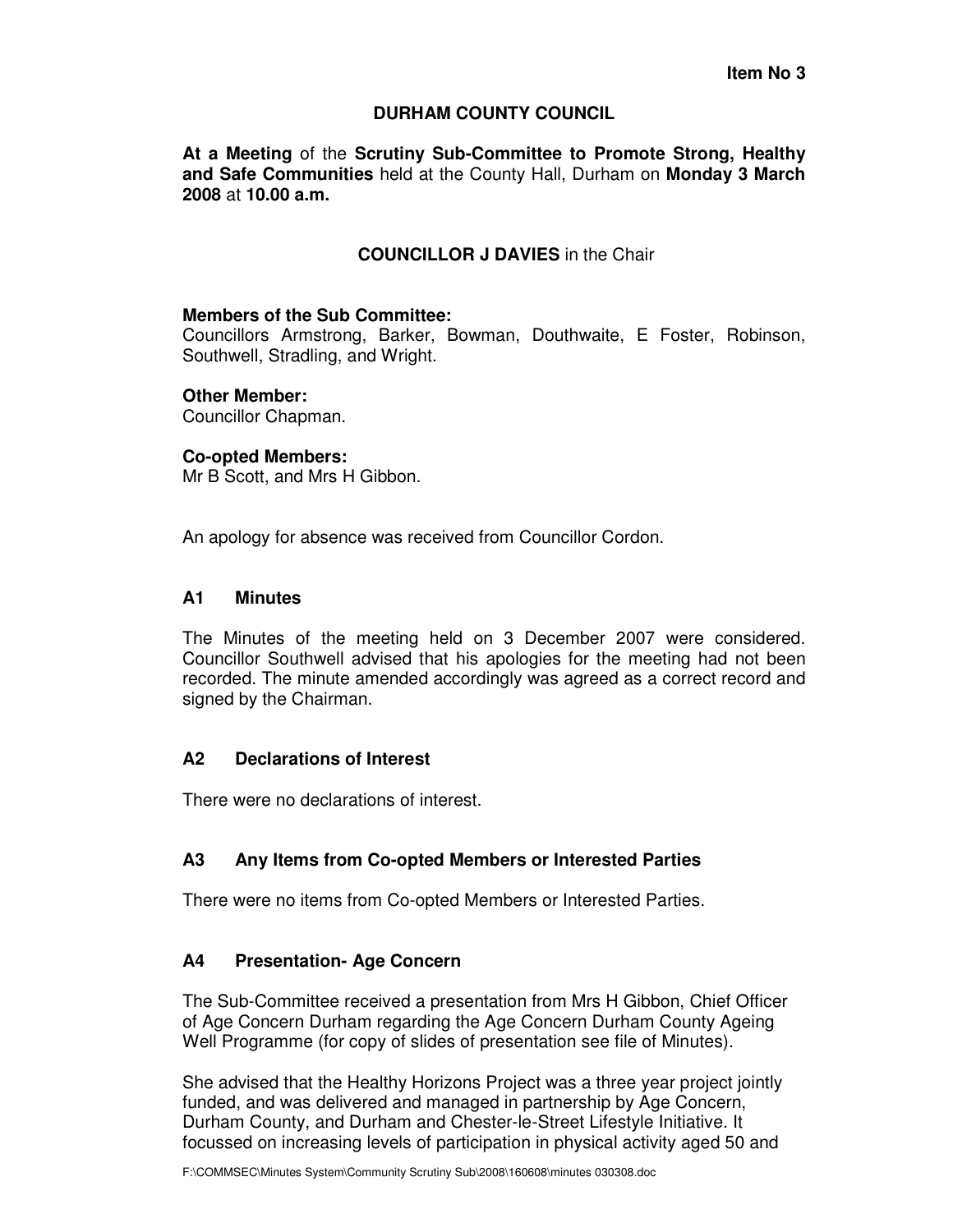above. It seeks to increase social contact, offers a wide range of physical activity, and takes place in multi activity environments including community centres, church halls and care homes.

The second phase of the project is to extend it into Derwentside in partnership with Derwentside Leisure. They will sustain the exercise activities developed in the first phase, expand the range of exercise classes currently being delivered in Derwentside, increase the number of participants with emphasis on men, and those in hard to reach groups, continue to expand the pool of volunteers who lead exercise classes, and train staff in residential care homes in Derwentside to deliver exercise programmes.

She advised of the Good Companions Project that is a 3 year pilot project in Easington which builds upon pilot work undertaken in partnership with a GP surgery in Easington. It aims to reduce the isolation felt by older people, and focus on those identified as suffering from moderate depression. The project will work with 3 GP surgeries, it will provide opportunities for social interaction and mental stimulation.

From April 2008 the New Ageing Well Programme will be developed in the Durham Dales and will promote healthy lifestyles to people aged 50 and above, and offer physical activity and healthy lifestyle classes.

In response to a question from Councillor Douthwaite, Mrs Gibbon advised that if any existing groups wanted assistance they could help.

She advised that they do work in partnership with other organisations to provide services, they send their newsletter to hard to reach groups, they do not duplicate work that is provided by other organisations, however what they do provide depends on funding.

In relation to the Sedfgefield area she advised that she would be meeting with representatives of leisure centre next week to discuss how they can work closer on their healthy agenda

She advised that do work with the PCT however under the new arrangements the PCT have not yet declared what they are going to fund. In terms of providing exercise classes she pointed out that the location of them is important, cost can be an issue however the main thing people get from them is the social activity.

She advised that they no longer receive a core grant from the County Council, although through an SLA they receive £200k per annum. In terms of performance monitoring she advised that she sends a report to the Divisional Commissioning Manager in the Adult and Community Services each quarter.

#### **A5 Quarter 3 2007/08 Performance**

The Sub-Committee considered a report of the Head of Corporate Policy which provided an update of the quarter 3 performance for the authority's priorities for improvement and the Best Value Performance Indicators relevant to the Corporate Aim of Promoting Strong, Healthy and Safe Communities (for copy see file of Minutes).